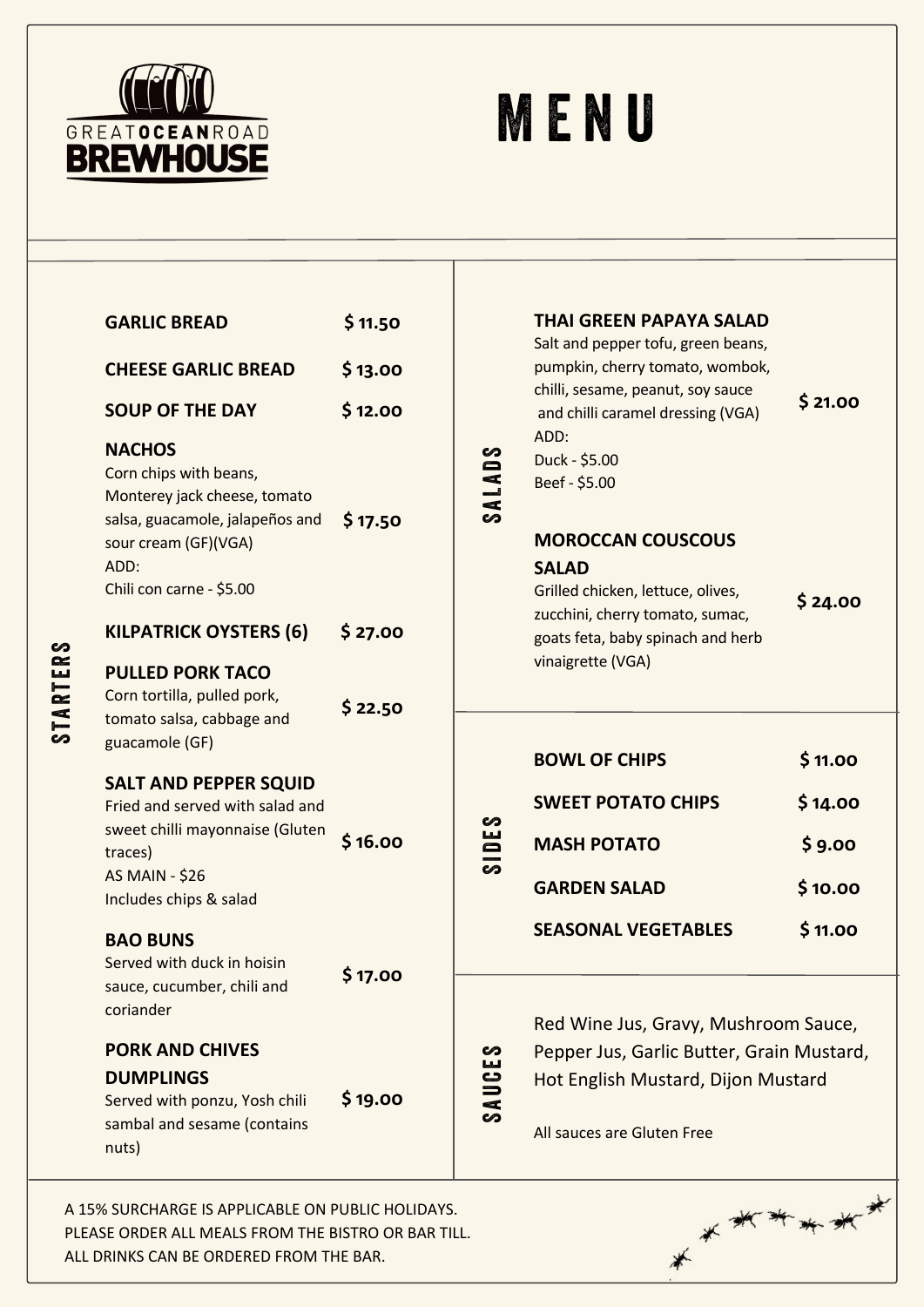

## **MENU**

|           | <b>FISH OF THE DAY</b>                                                                                                                   | \$MP                        |                                                                                                                                                                                                                                                                                                                                                                                                                                                    | <b>CLASSIC CHICKEN SCHNITZEL</b><br>Served with chips and salad                                                                                                        | \$26.50          |
|-----------|------------------------------------------------------------------------------------------------------------------------------------------|-----------------------------|----------------------------------------------------------------------------------------------------------------------------------------------------------------------------------------------------------------------------------------------------------------------------------------------------------------------------------------------------------------------------------------------------------------------------------------------------|------------------------------------------------------------------------------------------------------------------------------------------------------------------------|------------------|
|           | <b>ROAST OF THE DAY</b><br>Served with herb chat potato,                                                                                 | \$ MP                       |                                                                                                                                                                                                                                                                                                                                                                                                                                                    | <b>CHICKEN PARMA</b><br>Served with chips and salad                                                                                                                    | \$28.50          |
| ທ<br>EN E | greens and choice of sauce<br><b>LAMB SHANK TAGINE</b><br><b>STYLE</b><br>Served with zucchini, carrots,<br>capsicum, and couscous grain | \$38.00<br>\$38.00<br>\$ MP | <b>SOISSVI</b><br>ပ                                                                                                                                                                                                                                                                                                                                                                                                                                | <b>MEXICAN PARMA</b><br>Served with fresh guacamole, corn<br>chips, jalapeños, chips and salad<br><b>CLASSIC FISH AND CHIPS</b><br>Served with chips and salad, tartar | \$29.90<br>\$ MP |
|           | and pearl<br><b>SEAFOOD LAKSA</b><br>Local seafood, Asian spice<br>coconut broth, tofu, hokein                                           |                             | <u>မ</u> ္မ<br>BREWHOU                                                                                                                                                                                                                                                                                                                                                                                                                             | sauce and lemon. Please ask our<br>staff for todays fish<br><b>VEGGIE BURGER</b><br>Zucchini relish, lettuce, tomato,<br>housemade burger sauce, cheese                | \$28.90          |
|           | noodles, bean sprouts, chilli,<br>coriander and lime (GF)<br><b>CURRY OF THE DAY</b>                                                     |                             |                                                                                                                                                                                                                                                                                                                                                                                                                                                    | and served with chips<br><b>PULLED PORK BURGER</b><br>Chorizo, coleslaw, apple chutney,                                                                                |                  |
|           | Check chef's special<br><b>BREWHOUSE VEGAN</b><br><b>FRIED RICE</b>                                                                      |                             |                                                                                                                                                                                                                                                                                                                                                                                                                                                    | housemade burger sauce and<br>served with chips                                                                                                                        | \$29.90          |
|           | Wok tossed rice with Asian<br>vegetables, hoisin sauce, chili,<br>spring onion, coriander and soy<br>sauce (GFA)                         | \$22.00                     | œ<br>$\mathbf{c}$<br>لىنا                                                                                                                                                                                                                                                                                                                                                                                                                          | <b>SOUTHERN RANGES ANGUS</b><br>PORTERHOUSE 300GM<br>With chips and salad, choice of sauce                                                                             | \$40.00          |
|           | <b>PAPPARDELLE PASTA</b><br>Served with beef ragu, rustic<br>bread and parmesan cheese                                                   | \$28.00                     | H<br>$\begin{array}{ccc}\n\frac{1}{2} & \frac{1}{2} & \frac{1}{2} & \frac{1}{2} & \frac{1}{2} & \frac{1}{2} & \frac{1}{2} & \frac{1}{2} & \frac{1}{2} & \frac{1}{2} & \frac{1}{2} & \frac{1}{2} & \frac{1}{2} & \frac{1}{2} & \frac{1}{2} & \frac{1}{2} & \frac{1}{2} & \frac{1}{2} & \frac{1}{2} & \frac{1}{2} & \frac{1}{2} & \frac{1}{2} & \frac{1}{2} & \frac{1}{2} & \frac{1}{2} & \frac{1}{2} & \frac{1$<br>$\mathbf{S}$<br>$\simeq$<br>صاحا | <b>GIPPSLAND EYE FILLET 200GM</b><br>Served with mash potato, asparagus,<br>wild mushrooms, red wine jus (GF)                                                          | \$43.90          |
|           | A 15% SURCHARGE IS APPLICABLE ON PUBLIC HOLIDAYS.                                                                                        |                             |                                                                                                                                                                                                                                                                                                                                                                                                                                                    | ******                                                                                                                                                                 |                  |

 $*$ 

PLEASE ORDER ALL MEALS FROM THE BISTRO OR BAR TILL. ALL DRINKS CAN BE ORDERED FROM THE BAR.